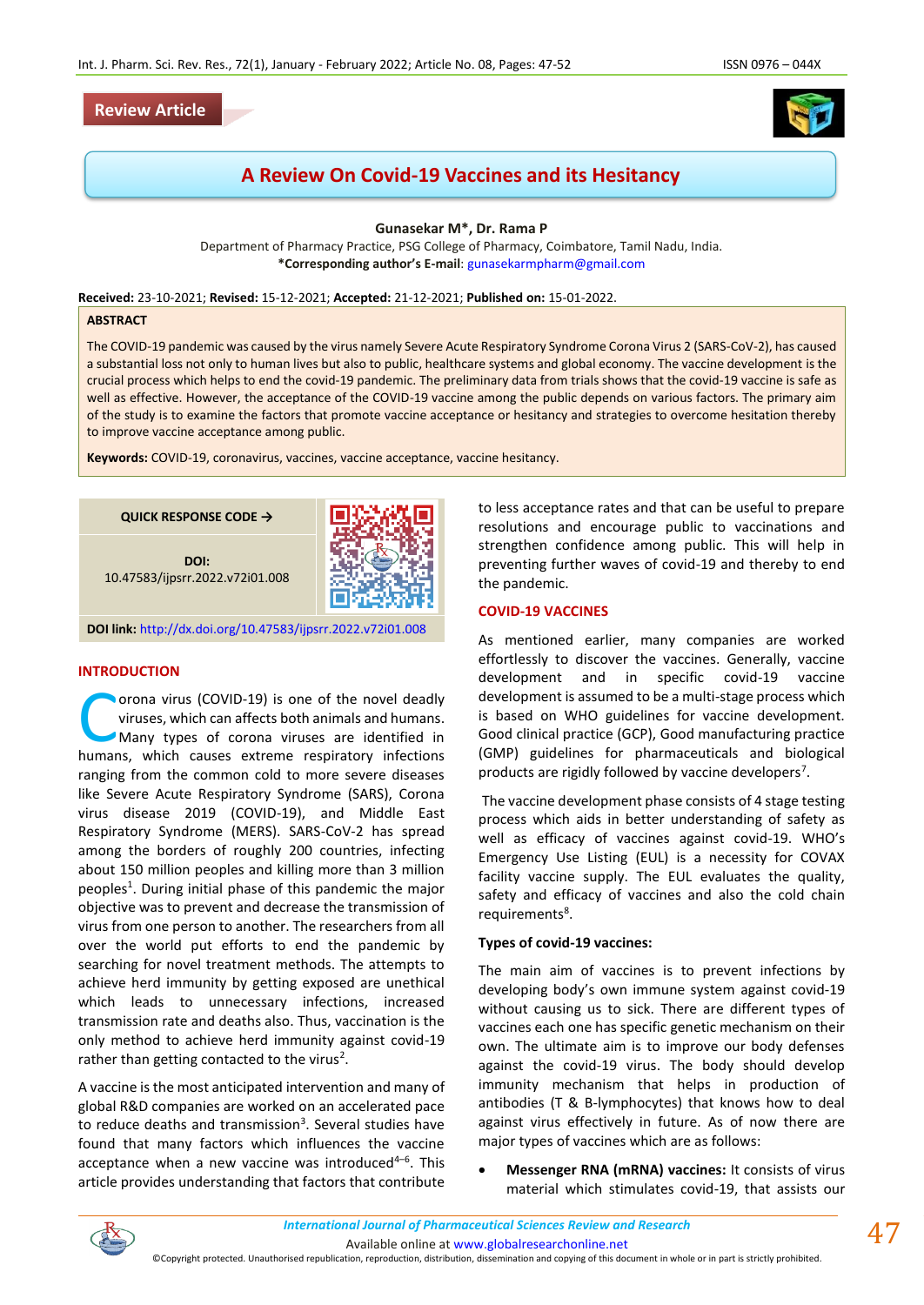body cells by producing specific virus protein which is harmless. Once the cells are understand how to reproduce these specific proteins the genetic material was destructed and helps in production of T & Blymphocytes which aids in preventing future infections. E.g. Moderna vaccine.

- **Vector vaccines:** In this type of vaccine, an altered genetic material of virus which was a bit different from covid-19 virus is used. It is used to produce more powerful and stable vaccines. It also develops immunity by above mentioned mechanism, which knows how to fight against covid-19 infections in future. E.g. covishield vaccine.
- **Covid-19 protein subunit vaccines:** Rather than whole virus, these vaccines contains harmless protein fragments of virus. It finds out the presence of protein in the similar way as mRNA does, that creates antibodies and defensive WBC's. If you infected against virus in future, the antibodies will fight against them. E.g. novavax vaccine $9,10$

# **COVID-19 VACCINES IN INDIA**

Indian government commenced the covid-19 vaccination campaign all over the country from January 16, 2021. As of 26 August 2021, Indian government successfully administered 60, 38, 46, 475 vaccine doses entirely, including first and second doses. The vaccines which got approval for emergency use in India are as follows:

| <b>Brand Name</b>                               | Vaccine type                               | <b>Manufacturer of vaccine</b>                                                                                                                     | <b>Doses</b> | Dose interval                                                               |
|-------------------------------------------------|--------------------------------------------|----------------------------------------------------------------------------------------------------------------------------------------------------|--------------|-----------------------------------------------------------------------------|
| Covishield (approved on 01<br>January 2021)     | Vector<br>(adenovirus)<br>vaccine          | Serum institute of India (in association<br>Oxford<br>university,<br>with<br>UK.<br>and<br>Astrazeneca)                                            | Two          | 12-16 weeks                                                                 |
| Covaxin (approved on 03<br>January 2021)        | Inactivated virus<br>vaccine               | Bharath Biotech (in association with<br>ICMR, India)                                                                                               | Two          | 4-6 weeks                                                                   |
| Sputnik V (approved on 12<br>April 2021)        | Combined vector<br>(adenovirus)<br>vaccine | Dr. Reddy's Laboratories, India (vaccine<br>developed<br>by Gamaleya<br>National<br>Research Institute of Epidemiology and<br>Microbiology, Russia | Two          | 3 weeks                                                                     |
| Moderna (approved on 29<br>June 2021)           | mRNA vaccine                               | Moderna, in Cambridge, Massachusetts, Two*<br>and funded by the National Institute of<br>Allergy and Infectious Diseases (NIAID),<br><b>USA</b>    |              | 4 weeks                                                                     |
| Janssen COVID-19 (approved<br>on 7 August 2021) | Viral<br>vector<br>vaccine                 | Janssen Pharmaceuticals Companies of<br>Johnson & Johnson                                                                                          | One          |                                                                             |
| ZyCOV-D (approved on 20<br><b>August 2021)</b>  | Plasmid<br><b>DNA</b><br>vaccine           | Cadila Healthcare(Zydus Cadila), India<br>(supported by the Department of<br>Biotechnology, Government of India)                                   | Three        | $2nd$ dose-<br>4 <sub>weeks</sub><br>$3rd$ dose-8<br>weeks <sup>11-16</sup> |

#### **Table 1.** Vaccines available in India.

\*Third dose of vaccine required for some immunocompromised peoples.

There is totally six vaccines got approval for emergency use by Drug Controller General of India (DCGI) as of 26 August 2021. Covishield, covaxin and sputnik are currently used for vaccination and remaining vaccines are in progress.

# **Safety:**

Potential vaccines undergo a rigorous testing process. Preclinical trials have been conducted. Human clinical trials are conducted in 3 phases to verify safety, adverse reactions, required doses and immunogenicity. All stages of trials must follow strict safety guidelines established by national regulatory agencies, giving priority to the safety of participants. After the vaccine is released, there is also postmarket surveillance. This ensures that the vaccine meets similar safety, performance and quality parameters. Contraindications to this vaccine include a history of drug / food allergies, fever, bleeding disorders, people taking blood thinners or anti-platelet drugs, people with weakened immune systems, pregnant women, and breast feeding mothers<sup>17</sup>.

# **Side effects:**

Common side effects are pain or tenderness at the injection site, fatigue, headache, fever, body aches and nausea, which can be treated with adequate rest, hydration, good nutrition, acetaminophen (paracetamol) and a positive attitude. Some fatal side effects reported on covishield and janssen vaccines are blood clots called splanchnic vein thrombosis (SVT) and cerebral venous sinus thrombosis (CVST). In most patients currently identified, these clots

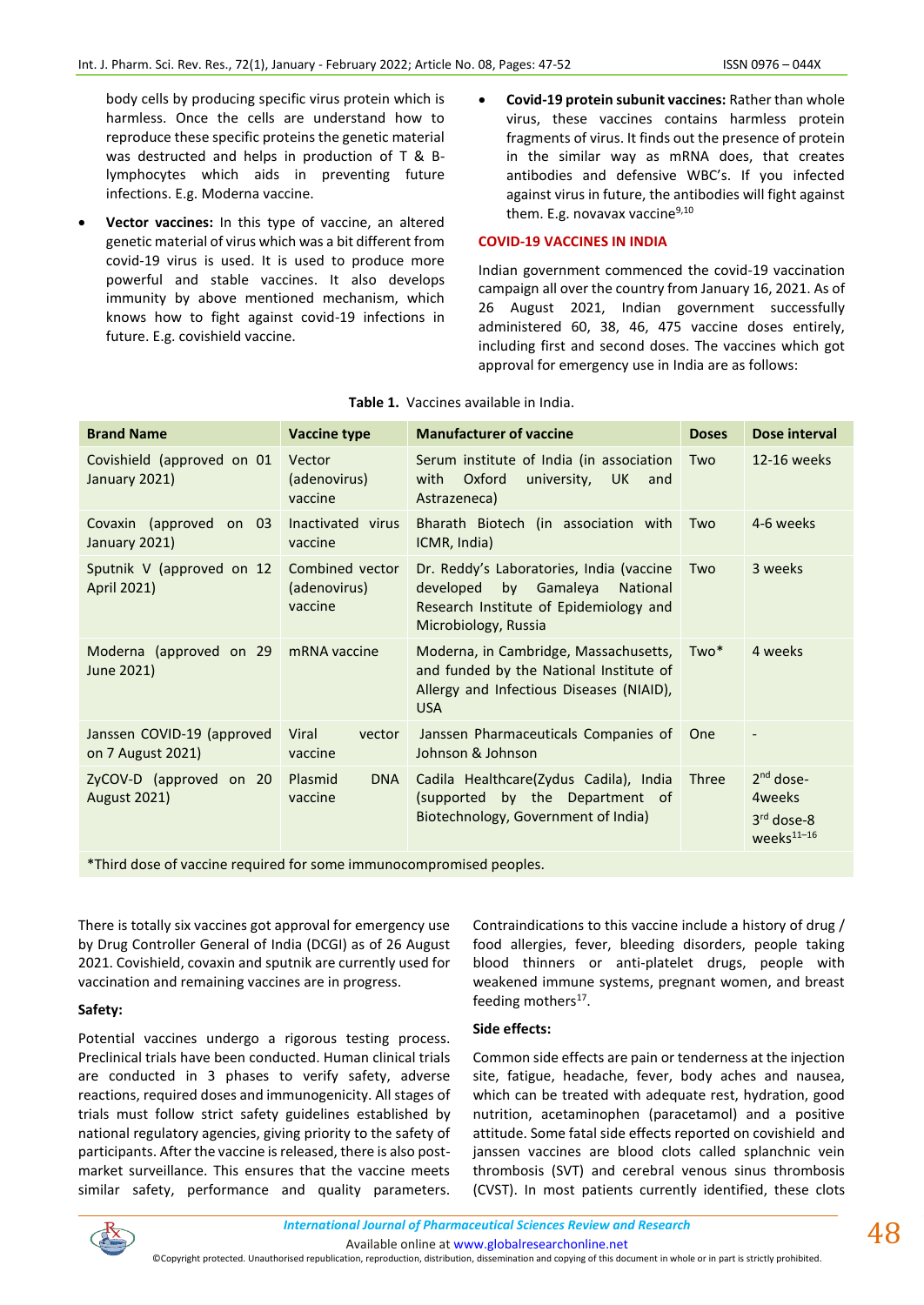occur simultaneously with thrombocytopenia. Adverse Event Following Immunization (AEFI) data in India reported only 0.61 cases of coagulation and bleeding events per million covishield doses, so 28 days after vaccination is important to observe any abnormal side effects $^{18}$ .

# **SALIENT FEATURES**

Here, we will discuss the three vaccines used in India, namely Covishield, Covaxin and Sputnik V. As of now, they have been used in people over 18 years of age.

- One vaccine is not superior to the other vaccine and should be administered according to availability.
- The vaccine can be given to patients with heart diseases, cancer, organ transplantation and immunocompromised individuals. There are no contraindications unless the patient has previously experienced severe anaphylaxis to any of the vaccine components or is currently undergoing treatment for an acute disease that necessitates hospitalization. In that situation, a 4-to-8-week interval should be observed post discharge.
- According to the National Technical Advisory Group on Vaccination's most recent recommendation, pregnant women should be thoroughly informed about the risks and hazards of covid-19 throughout pregnancy, and they can be safely provided the vaccine after consent.
- The active natural immunity in the body lasts for 3 to 6 months after a covid-19 infection. The most recent recommendation is to get vaccinated after 3 months of RTPCR positivity. It's also crucial to get vaccinated after infection since mutant variants of the virus pose a significant risk of re-infection. This is why a booster dose is needed later.
- Vaccination provides comprehensive protection for 9 to 12 months, with the second dose providing complete protection after 2 to 3 weeks. However, vaccines do not provide sterile immunity but offers protection against major illnesses, complications, and death.
- $\checkmark$  Blood donation need to be done 3 months after vaccination.

### **VACCINE HESITANCY**

Vaccination hesitancy refers to the delay or refusal of vaccination despite the availability of vaccination services; it is complex and environment-specific, and varies with time, location, and type of vaccine, including factors such as compliance, convenience, and trust<sup>19</sup>. Vaccine hesitancy among public plays a major role in deficit in covid-19 vaccination rates $^{20}$ . The significant percent of population are more hesitant to the vaccines, the pandemic persists all over the world<sup>21</sup>. This global rise in hesitancy rates are linked with political misinformation that directly related with raised social media usage among public $22$ . Vaccine acceptance varies based on the trust levels in government

information sources $23$ . Any factor that probably decreases the trust in government data concerning vaccines that probably maximizes the covid-19 related influences in affected communities. Many studies have found that various factors influences the rate of vaccine acceptance when vaccine is newly introduced $24-26$ . Vaccine hesitancy is an oldest phenomenon which causes threats to public health, specifically during outbreaks of infectious diseases (e.g. H1N1, measles, pertussis etc). The accelerated production of covid-19 vaccines which are safe as well as effective is truly prominent. At the same time, covid-19 vaccine hesitancy is usually the main restrictive measure to curb the negative health and socio-economic impact of the current pandemic. To contain and flatten the global covid-19 case curve, we must understand that high vaccine coverage is necessary at the community level. Vaccine hesitancy will affect people who refuse to be vaccinated and the entire population, posing a great challenge to reach the threshold of immunity to covid-19. The results of the 2009 H1N1 influenza pandemic were not satisfactory. The acceptance rate of the vaccine in different countries was very low, between 17% and 67%<sup>27</sup>. It was one of the first examples of public assistance concerning vaccines against the evolving pandemic.

#### **Reasons for vaccine hesitancy:**

- o Past experiences with vaccines and relationship with healthcare providers.
- o Concerns regarding safety of vaccines, side effects, or toxic effects, and low quality of vaccine constituents.
- o Lack of vaccine information sources and the influences of anti-vaccine supporters.
- o Suspecting healthcare providers, authorities, government resources, pharmaceutical industries and research, and uncertainty about vaccine manufacturing processes.
- o Religious beliefs regarding vaccination.
- o Perceptions of low efficacy and high risk regarding vaccines.
- o Inconvenience.
- o Impact of social media on spreading false information.
- o Cost of vaccines in private hospitals.
- o Willingness to lead a natural and traditional lifestyle.
- $\circ$  Fear of taking any injections<sup>28-33</sup>.

The additional concerns regarding covid-19 vaccines are as follows,

- Speedy development of vaccines.
- Doubts about unforeseen negative impacts in future.
- Liking for natural immunity.
- Thinking of pharmaceutical company's business to take vaccine.

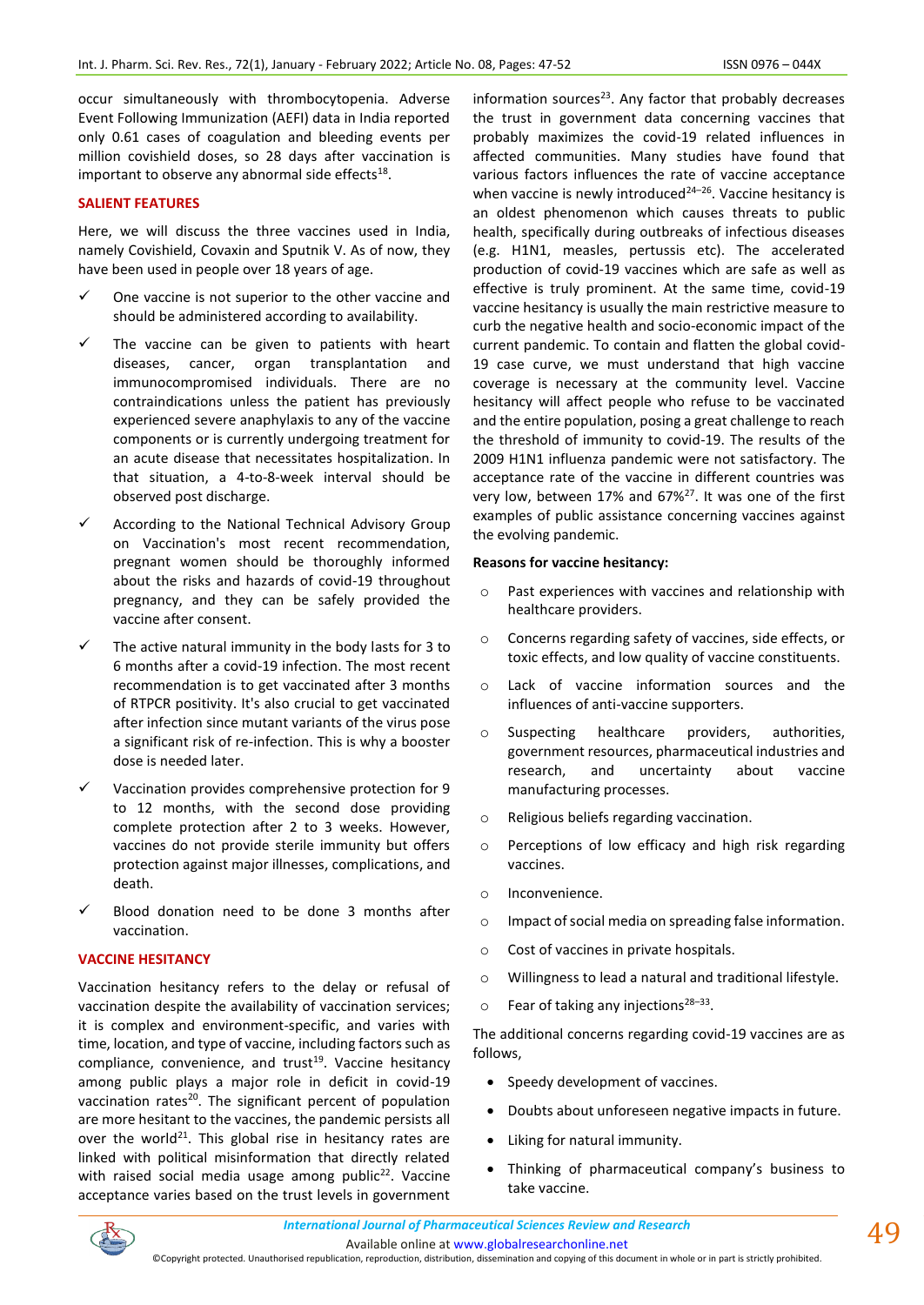• Novel development of vaccines like mRNA and adenovirus based vaccines.

| Ecological<br>factor/<br>External<br>factors | Social norms<br><b>Politics</b><br>Mass media and social media<br>$\bullet$<br>Public-healthcare<br>provider<br>relationship<br>Cultural<br>regarding<br>perspectives<br>health |
|----------------------------------------------|---------------------------------------------------------------------------------------------------------------------------------------------------------------------------------|
| Vaccine<br>related<br>factors                | Safety about vaccine<br>$\bullet$<br><b>Efficacy about vaccine</b><br>disease<br>Perceptions<br>about<br>vulnerability<br>Vaccine cost<br>Availability of vaccines              |
| <b>Individuals</b><br>related<br>factors     | Knowledge about vaccines<br>$\bullet$<br>Attitudes about vaccines<br>$\bullet$<br>Education<br>Income<br>Past vaccine experiences <sup>34-36</sup>                              |

#### **Vaccine hesitancy and healthcare professionals:**

The suggestions and advice from the healthcare professionals is the most common way to change the minds of vaccine-hesitant to vaccinate, and is one of the strongest predictors of vaccination acceptance<sup>37,38</sup>. On the contrary, people cited the lack of recommendations from general practitioners as a reason for hesitation<sup>39</sup>.

To properly address the problem of vaccine hesitancy, the healthcare professionals need to understand the factors that cause vaccine hesitancy and how to support patients in the decision-making process to guide them to receive the vaccine and build confidence among them. Since vaccination hesitancy is highly variable and varies from case to case, the patient's concerns must be determined to provide relevant and reliable information. Although the lack of information doesn't correspond with vaccine hesitancy, many patients will seek information and assurance from the healthcare professionals<sup>40</sup>.

They must report, educate, and correct vaccine-related doubts asked by patients; however, care must be taken not to burden the patients with technical information that may be forgotten. Strong risk denial also increases the perceived risk of vaccination $41$ . They must be careful not to repeat the myth of the vaccine to patients. They can also promote the fact that they have been vaccinated (for example, put a label "I have been vaccinated against COVID-19" on their clothing), which can start a conversation and show their confidence in the vaccine.

### **STRATEGIES TO IMPROVE VACCINE ACCEPTANCE:**

The public's willingness to accept the COVID19 vaccine depends on their knowledge and perception of the vaccine. The accelerated development of vaccines may exacerbate public concerns and negative attitudes. The knowledge of vaccines and their acceptance depends on several factors. The following are the ways to improve vaccine acceptance,

- Governments and local authorities should be actively involved in social media to provide correct information while alleviating concerns about vaccine-related issues (such as safety and efficacy). They must also try to solve community problems such as false beliefs, lack of knowledge and mistrust.
- To develop communication channels and provide reliable information about vaccines and aware the people about benefits of vaccine.
- Build trust and support medical staff to make vaccination decisions and recommend them to patients.
- Local and community leaders, celebrities and public figures sharing the right information can encourage the public to receive the vaccine as soon as possible.
- Intervention education programs for those who are hesitant to vaccines and most vulnerable to false information are important.
- If more research confirms the safety and efficacy of the COVID-19 vaccine, especially for the novel corona virus and its mutants, and if such information is provided through a centralized information source, many of the public's concerns about the vaccine may be resolved.
- Provide emotional support to hesitant by saying "I know there is uncertainty, but this disease is terrible. I have been vaccinated (or plan to vaccinate), and I want this for my family, and I hope you do too"42.
- More research is needed to understand the factors that leads to vaccine hesitancy which helps government to develop more effective strategies on implementing public vaccination campaigns<sup>43</sup>.

# **CONCLUSION**

Several vaccine controversies have came all over the world in past 30 years. In 1980's from the accusations that pertussis vaccine causes seizures, mental defects, and brain damage. In late 1990's there is relation between autism and MMR vaccine. In 2010's there is relation between adverse events and HPV vaccine<sup>44</sup>. Resistance to vaccination has always existed, but these controversies and the outbreak of vaccine-preventable disease in unvaccinated or under vaccinated groups have sensitized public health authorities that the vaccine cannot be widely accepted. Many studies



Available online a[t www.globalresearchonline.net](http://www.globalresearchonline.net/)

©Copyright protected. Unauthorised republication, reproduction, distribution, dissemination and copying of this document in whole or in part is strictly prohibited.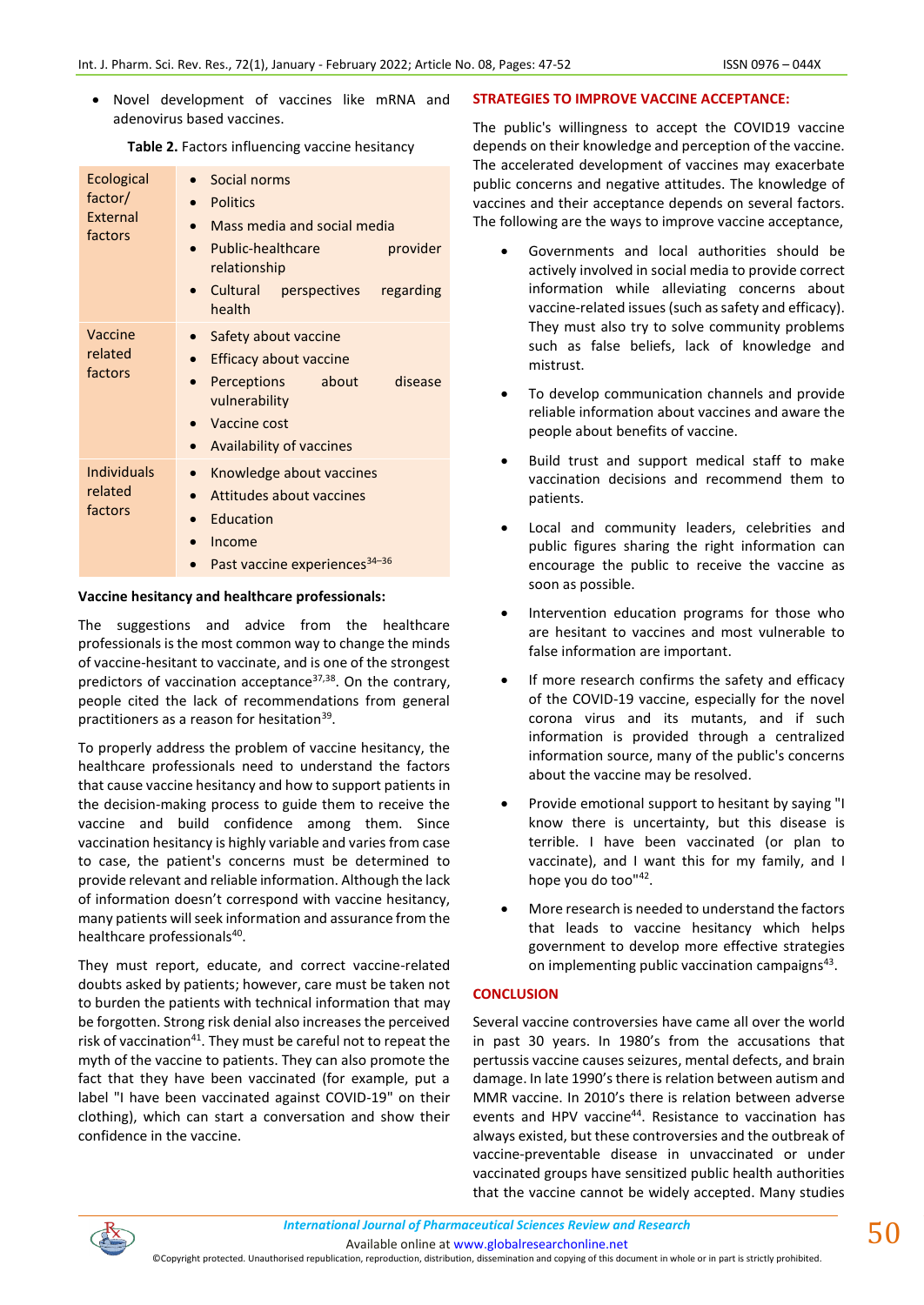about safety and efficacy of vaccines should needed to clear the fear among public. As mentioned in the review, several factors influencing vaccine hesitancy is the major problem. Increasing rate of vaccine hesitancy is an important concern which resulted in developing new strategies to improve vaccine acceptance. At last, the health care professional's role is vital in successful vaccination programs and further research is required to understand why some peoples in health care sector have still doubts considering safety and efficacy of vaccines. As earlier all people take vaccination, earlier the pandemic will end all over the world.

#### **REFERENCES**

- 1. Singhal T. A Review of Coronavirus Disease-2019 (COVID-19). 2098; Available from: https://doi.org/10.1007/s12098-020-03263-6
- 2. Coronavirus disease (COVID-19): Herd immunity, lockdowns and COVID-19 [Internet]. [cited 2021 Aug 22]. Available from: https://www.who.int/news-room/q-a-detail/herd-immunitylockdowns-and-covid-19
- 3. Al-Mohaithef M, Padhi BK. Determinants of COVID-19 Vaccine Acceptance in Saudi Arabia: A Web-Based National Survey. 2020; Available from: http://doi.org/10.2147/JMDH.S276771
- 4. Gidengil CA, Parker AM, Zikmund-Fisher BJ. Trends in Risk Perceptions and Vaccination Intentions: A Longitudinal Study of the First Year of the H1N1 Pandemic. https://doi.org/102105/AJPH2011300407 [Internet]. 2012 Mar 7 [cited 2021 Aug 22];102(4):672–9. Available from: http://ajph.aphapublications.org/
- 5. Xiao X, Wong RM. Vaccine hesitancy and perceived behavioral control: A meta-analysis. Vaccine. 2020 Jul 14;38(33):5131–8.
- 6. Larson HJ, Clarke RM, Jarrett C, Eckersberger E, Levine Z, Schulz WS, et al. Measuring trust in vaccination: A systematic review. https://doi.org/101080/2164551520181459252 [Internet]. 2018 Jul 3 [cited 2021 Aug 22];14(7):1599–609. Available from: https://www.tandfonline.com/doi/abs/10.1080/21645515.2018.14 59252
- 7. Zahid MN, Moosa MS, Perna S, Buti E Bin. A review on COVID-19 vaccines: stages of clinical trials, mode of actions and efficacy. https://doi.org/101080/2576529920211903144 [Internet]. 2021 [cited 2021 Aug 23];28(1):225–33. Available from: https://www.tandfonline.com/doi/abs/10.1080/25765299.2021.19 03144
- 8. WHO lists additional COVID-19 vaccine for emergency use and issues interim policy recommendations [Internet]. [cited 2021 Aug 23]. Available from: https://www.who.int/news/item/07-05-2021-wholists-additional-covid-19-vaccine-for-emergency-use-and-issuesinterim-policy-recommendations
- 9. Different types of COVID-19 vaccines: How they work Mayo Clinic [Internet]. [cited 2021 Aug 24]. Available from: https://www.mayoclinic.org/diseases-conditions/coronavirus/indepth/different-types-of-covid-19-vaccines/art-20506465
- 10. Amanat F, Krammer F. SARS-CoV-2 Vaccines: Status Report. Immunity. 2020 Apr 14;52(4):583–9.
- 11. India gives emergency approval for world's first COVID-19 DNA vaccine | Reuters [Internet]. [cited 2021 Aug 27]. Available from: https://www.reuters.com/business/healthcarepharmaceuticals/india-approves-zydus-cadilas-covid-19-vaccineemergency-use-2021-08-20/
- 12. Johnson & Johnson's Single-Dose Covid Vaccine Approved In India [Internet]. [cited 2021 Aug 27]. Available from: https://www.ndtv.com/india-news/johnson-and-johnsons-singledose-covid-vaccine-gets-approval-for-emergency-use-in-indiatweets-health-minister-2504931
- 13. Moderna's Covid vaccine approved for use in India | Latest News India - Hindustan Times [Internet]. [cited 2021 Aug 27]. Available from: https://www.hindustantimes.com/india-news/modernascovid-vaccine-approved-for-use-in-india-101624990937539.html
- 14. Experts clear Russia's Sputnik Covid-19 vaccine for use in India | Latest News India - Hindustan Times [Internet]. [cited 2021 Aug 27]. Available from: https://www.hindustantimes.com/indianews/centre-approves-russia-s-covid-19-vaccine-sputnik-v-101618220595374.html
- 15. Bharat Biotech ramps up Covaxin production capacity to 700 mn doses per annum - The Hindu [Internet]. [cited 2021 Aug 27]. Available **the contract of the contract of the contract of the contract of the contract of the contract of the contract of the contract of the contract of the contract of the contract of the contract of the contract of the** https://www.thehindu.com/business/Industry/bharat-biotechramps-up-covaxin-production-capacity-to-700-mn-doses-perannum/article34367039.ece
- 16. Oxford Covid vaccine approved, three more awaiting nod, confirms Javadekar | India News - Times of India [Internet]. [cited 2021 Aug 27]. Available **Available** from: https://timesofindia.indiatimes.com/india/oxford-covid-vaccineapproved-three-more-awaiting-nod-confirmsjavadekar/articleshow/80073961.cms
- 17. Ella R, Vadrevu KM, Jogdand H, Prasad S, Reddy S, Sarangi V, et al. Safety and immunogenicity of an inactivated SARS-CoV-2 vaccine, BBV152: a double-blind, randomised, phase 1 trial. Lancet Infect Dis [Internet]. 2021 May 1 [cited 2021 Aug 29];21(5):637–46. Available from:

http://www.thelancet.com/article/S1473309920309427/fulltext

- 18. What is the blood clotting disorder the AstraZeneca vaccine has been linked to? | Gavi, the Vaccine Alliance [Internet]. [cited 2021 Aug 29]. Available from: https://www.gavi.org/vaccineswork/what-bloodclotting-disorder-astrazeneca-vaccine-has-been-linked
- 19. REPORT OF THE SAGE WORKING GROUP ON VACCINE HESITANCY. 2014;
- 20. The future of COVID-19: A vaccine review | Elsevier Enhanced Reader [Internet]. [cited 2021 Aug 28]. Available from: https://reader.elsevier.com/reader/sd/pii/S187603412100229X?tok en=10639F0486968CB88741D9402649B757DF83CAB0E75470AEAC 214D6763428A33A6A5AC0657362210757DBBD0F9856094&originR egion=eu-west-1&originCreation=20210828071427
- 21. Vashi AP, Coiado OC. The future of COVID-19: A vaccine review. J Infect Public Health [Internet]. 2021 Aug [cited 2021 Aug 28]; Available **the contract of the contract of the contract of the contract of the contract of the contract of the contract of the contract of the contract of the contract of the contract of the contract of the contract of the** https://linkinghub.elsevier.com/retrieve/pii/S187603412100229X
- 22. Wilson SL, Wiysonge C. Social media and vaccine hesitancy. BMJ Glob Heal. 2020 Oct 23;5(10).
- 23. Lazarus J V., Ratzan SC, Palayew A, Gostin LO, Larson HJ, Rabin K, et al. A global survey of potential acceptance of a COVID-19 vaccine. Nat Med 2020 272 [Internet]. 2020 Oct 20 [cited 2021 Aug 28];27(2):225– 8. Available from: https://www.nature.com/articles/s41591-020- 1124-9
- 24. Gidengil CA, Parker AM, Zikmund-Fisher BJ. Trends in Risk Perceptions and Vaccination Intentions: A Longitudinal Study of the First Year of the H1N1 Pandemic. https://doi.org/102105/AJPH2011300407 [Internet]. 2012 Mar 7 [cited 2021 Aug 29];102(4):672–9. Available from: http://ajph.aphapublications.org/
- 25. Larson HJ, Jarrett C, Eckersberger E, Smith DMD, Paterson P. Understanding vaccine hesitancy around vaccines and vaccination from a global perspective: A systematic review of published literature, 2007-2012. Vaccine. 2014 Apr 17;32(19):2150–9.
- 26. Larson HJ, Clarke RM, Jarrett C, Eckersberger E, Levine Z, Schulz WS, et al. Measuring trust in vaccination: A systematic review. https://doi.org/101080/2164551520181459252 [Internet]. 2018 Jul 3 [cited 2021 Aug 29];14(7):1599–609. Available from: https://www.tandfonline.com/doi/abs/10.1080/21645515.2018.14



Available online a[t www.globalresearchonline.net](http://www.globalresearchonline.net/)

©Copyright protected. Unauthorised republication, reproduction, distribution, dissemination and copying of this document in whole or in part is strictly prohibited.